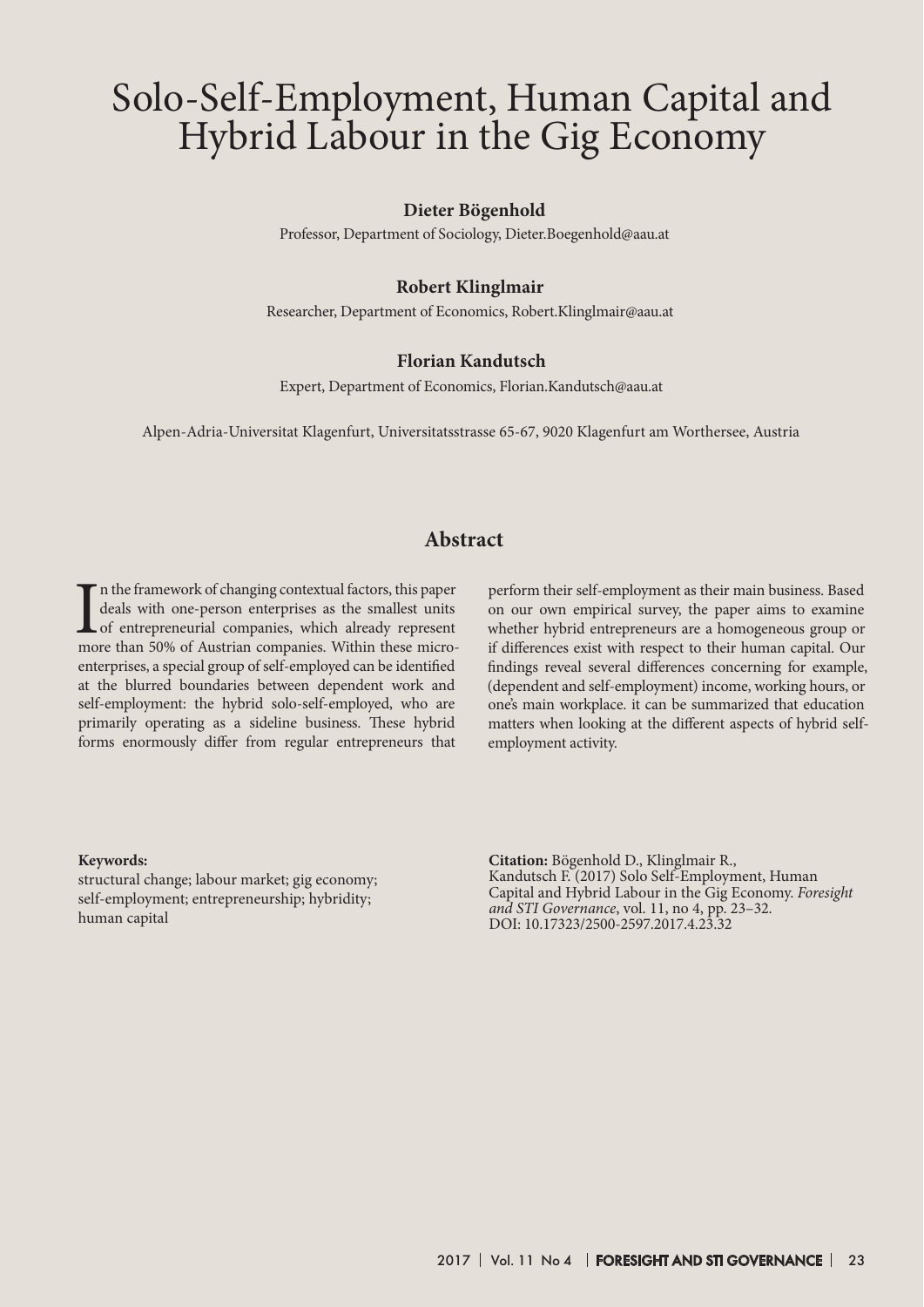# **Introduction: Change as the only Constant**

The philosopher Heraclitus of Ephesus was right. Centuries before the start of our modern Christian computation of time, he claimed that everything is changing and nothing stands still. Speaking of capitalistic societies, Joseph Alois Schumpeter stated that capitalism must be seen as an evolutionary process, which, by its nature, never can be stationary [*Schumpeter,* 1942]. Societies are in a process of flow. They are constantly changing as time passes due to the 'products' of the society in a given period of time. Nowadays, of course, things are also changing. A technological revolution centered on information and communication technologies has reshaped and is still reshaping the fundamental basis of our society.

So, as time marches on, the institutional settings of societies are in the process of transition altering the foundations of the very same societies. Nowadays, this transition is accelerating from period to period due to major achievements in modern information and communication technologies. As labor markets are closely linked to the characteristics of societies, they are also facing massive structural changes, which affect the composition of the labor markets and, in particular, the self-employed part thereof. One section of the paper will take a closer look at the changing contextual factors with a focus on the implications for the labor market, in particular for the (solo) self-employed. This paper deals with a special group within the sector of self-employment, which is receiving increasing interest from scholars in that field: the hybrid (solo) self-employed. Within this group, we are facing great heterogeneity with respect to different aspects and we can see a rise of blurred boundaries between dependent work and self-employment. The majority of the self-employed are working as a one-man- or one-woman-firm, which raises the need for challenging established views on self-employment and entrepreneurship. Why it is useful to engage in a discussion about the stereotypical views of the self-employed or entrepreneurs will be an important topic with which this paper deals.

The overall aim of this paper is to examine the differences within the special group of solo-self-employed persons belonging to the hybrid category. A special focus in this paper lies on differences with regard to their educational background. Based on our own empirical study, the findings reveal that there are differences with respect to the different educational levels. The empirical part of the paper takes up several of these findings and tries to discuss them within the framework of the great heterogeneity that underlies this group. As a starting point for our discussion, the first part of this paper focuses on the development of self-employment in the 20th century.

#### **Decline, Stabilization and Rise of Self-employment**

The 20th century was the century of the establishment of contractual labor in the modern form, where wage- or salary-dependent work was typical for the great majority of people in the employment system. People are formally free entities who can enter into contracts on the basis of existing rules set down by labor laws, although this freedom was limited through the power of supply and demand on the labor market. If the individual has no alternative other than to accept a specific contract offer, actual freedom is fairly limited because the choices are limited. The establishment of rationality within such a contractual society is portrayed in Max Weber's reflections on the sociology of law [*Weber,* 1978]. The 'iron cage' [*Weber,* 2003] is based upon technological efficiency, control, and rational calculation and can also be described, in the words of George Ritzer [*Ritzer,* 1993], as the McDonaldization of society. Hand in hand with the rise of industrial capitalism and the establishment of the historically new contract system including labor laws, social security, and welfare rights, went the rise of mass production.

In parallel with the rise of mass production, modern societies experienced a general decline of selfemployment within nearly all OECD countries over the course of the 20th century. Much of this decline goes back to the decline of employment in the agricultural sector due to the enormous increases of productivity achieved in the sector. Research on institutional factors [*Acs et al.,* 1992; *Staber, Bögenhold*, 1993] indicated a variety of components, which influenced the ratios of self-employment. Specifically, the relative ratios of unemployment remain in direct connection with self-employment ratios. Crossnational research for a series of different OECD countries showed that an upsurge in unemployment was always responsible for an upswing in self-employment ratios for a time span of several decades [*Bögenhold, Staber,* 1991].

The historical decline of self-employment has come to a relative standstill, or self-employment has even been experiencing a slight revival since the 1980s, although different countries show different patterns of concrete development. For a series of selected OECD countries within an observation period of 1955–2015, Figure 1 indicates that the direction of development coincided between most of the countries although the relative levels of departure and change differ.

Looking at self-employment, ratios show a specific level of self-employment within a specific time, but this view hides the fact of inter- and intragenerational social mobility behind the figures. The figure may remain the same, while at the same time multiple inflow and outflow dynamics are taking place. Sociological stratification and mobility research shows the high dynamics between wage dependent work and unemployment on the one hand and self-employment on the other. In other words, self-employment as a category continuously receives fresh blood and loses old blood through 'underground mobility'. Labor market dynamics and social mobility patterns are of great interest to researchers focusing on the division of occupations and related dynamics in the economy [*Arum, Müller,* 2004].

Empirically divergent paths and the logic of people moving towards self-employment must be taken into account so that not only one typical manner of recruitment is visible, but *several* different types, each with a competing social logic. In contrast to stereotypical assumptions, the phenomenon of self-employment may look entirely different when it is studied as a phenomenon embedded in labor markets and specific occupational contexts, applications, and sectors. Some types of small businesspeople and independent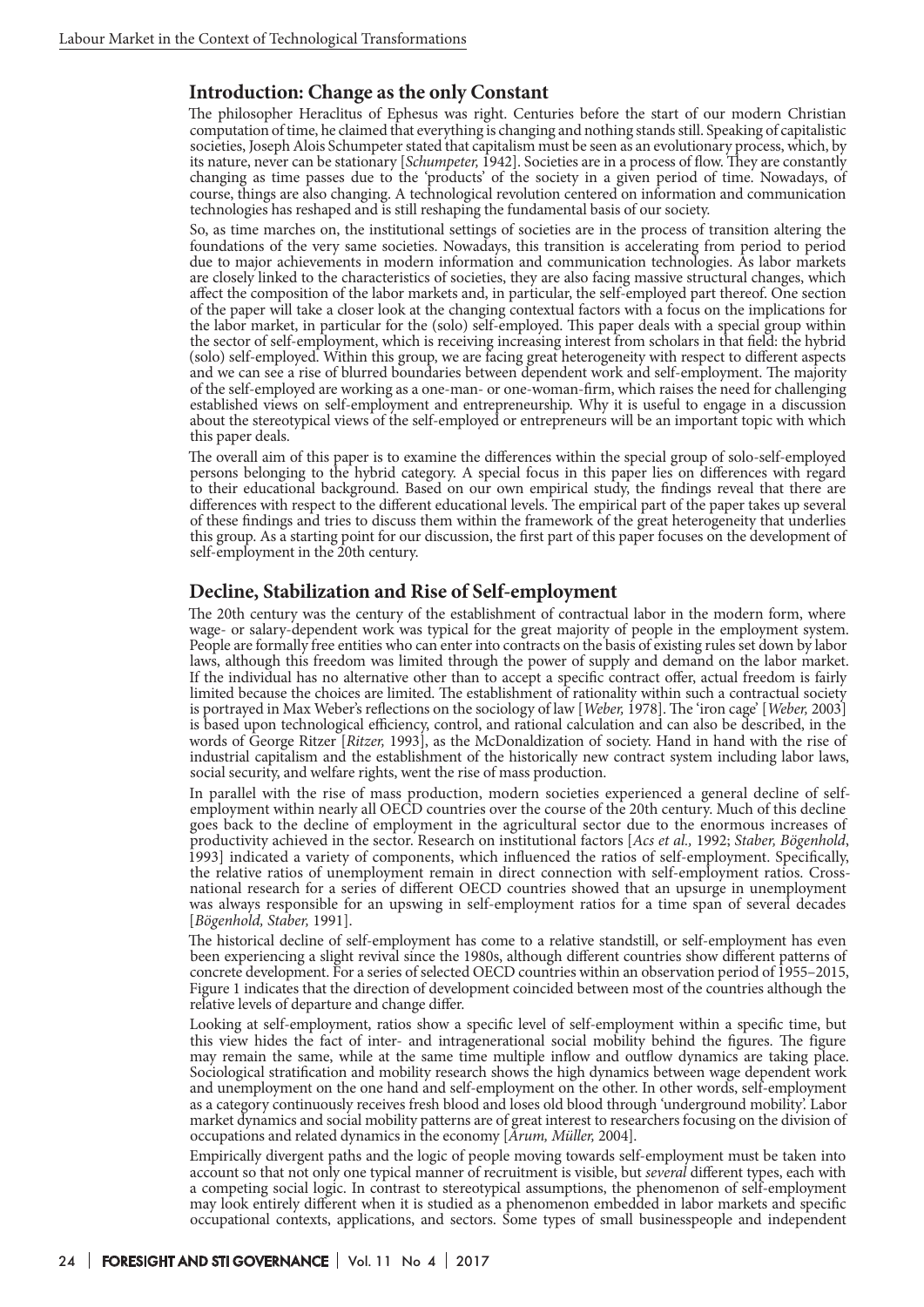

Figure 1. **Ratios of Self-Employment in OECD countries from 1955-2015(***%***)**

professionals belong to a category that does not fit with the image of entrepreneurship [*Burke,* 2011; *Burke, Cowling,* 2015]. They do not show ambitions for growth and they operate in routines, which are sometimes very close to low income ranges, occasionally to poverty [*Shane, Venkataraman,* 2000]. Empirical studies on the diverse groups of self-employed individuals in larger societal and labor market contexts may produce alternative pictures, challenging stereotypical assumptions and the types of rhetoric related to self-employment and independent business [*Blackburn, Kovalainen,* 2008; *Kautonen et al.,* 2010; *Bögenhold, Fachinger,* 2013; *Cieslik,* 2015; *van Stel, de Vries,* 2015].

#### **Digitalization and the Gig Economy: Changing Contextual Factors**

*Source*: compiled by the authors based on [OECD, 2017].

Behind the regular development of the rises and falls in self-employment, one has to acknowledge global trends towards a decline in employment in agriculture and the de-industrialization of economies and societies, which leads to the increasing weight of employment in the tertiary sector. According to OECD data on labor force statistics [OECD, 2015], nowadays between 75% and 85% of the total labor force is engaged in work in the tertiary sector, whereas in the middle of the 20th century only between 30% and 45% of the labor force was located there. According to this, the vast majority of people in the employment system is no longer engaged in manufacturing or primary production, but is associated with some kind of post-industrial production [*Bell,* 1973]. Of course, even the tertiary sector is very widespread and Bell [*Bell,* 1973, chapter 1] added a quaternary (trade, finance, insurance, real estate) and quinary sector (health, education, research, government, recreation) in order to highlight the different segments of the so-called post-industrial society.

In the historical timeframe encompassing the last century, if not centuries, we can see a decisive change of the social landscape of human life. Among other historically significant developments, those of particular interest are centered around innovations regarding information technologies and have constituted a new technological paradigm. These innovations have reshaped and still are reshaping our society and everything that is part of it [*Mokyr,* 2002; *Jin,* 2016]. Due to the fact that we are living in a capitalistic society, which is characterized by constant movement [*Schumpeter,* 1942], we are always facing transitions. However, the remarkable point nowadays is the pace with which this overhauling process of the capitalistic system itself can be observed. One of the earliest and most central insights of economic science was that continuous development involves structural change [*McCloskey,* 2010]. Besides many other important implications caused by this general overhauling, the changing structure of the labor market is of particular interest [*Castells,* 2010].

The digitalization of economic activities and the emergence of newly networked enterprise units resulted in the shortening of the time period per operation and the acceleration of the turnover of resources. New management techniques have changed and increased the speed of financial transactions to hours, minutes and seconds due to the availability of new information technologies, with which well-defined software and programs can generate losses or gains by quasi-instantaneous decisions [*Jin,* 2016]. What truly matters for every social process and form is the actual interaction between the modes of development and the modes of production ('the living flesh of societies') enacted by social actors in often unpredictable ways within a framework of past history and current conditions of technological and economic development surrounded by great uncertainty [*Mokyr,* 2002; *McCloskey,* 2010].

The most decisive factor (historically) accelerating, channelling, and shaping the information technology paradigm was the process of capital restructuring, which has been undertaken since the 1980s. This process led, in a nutshell, to a series of reforms (the deregulation, privatization and dismantling of the social contract between labor and capital). Four goals were pursued: *(1)* deepening the capitalist logic of profit-seeking in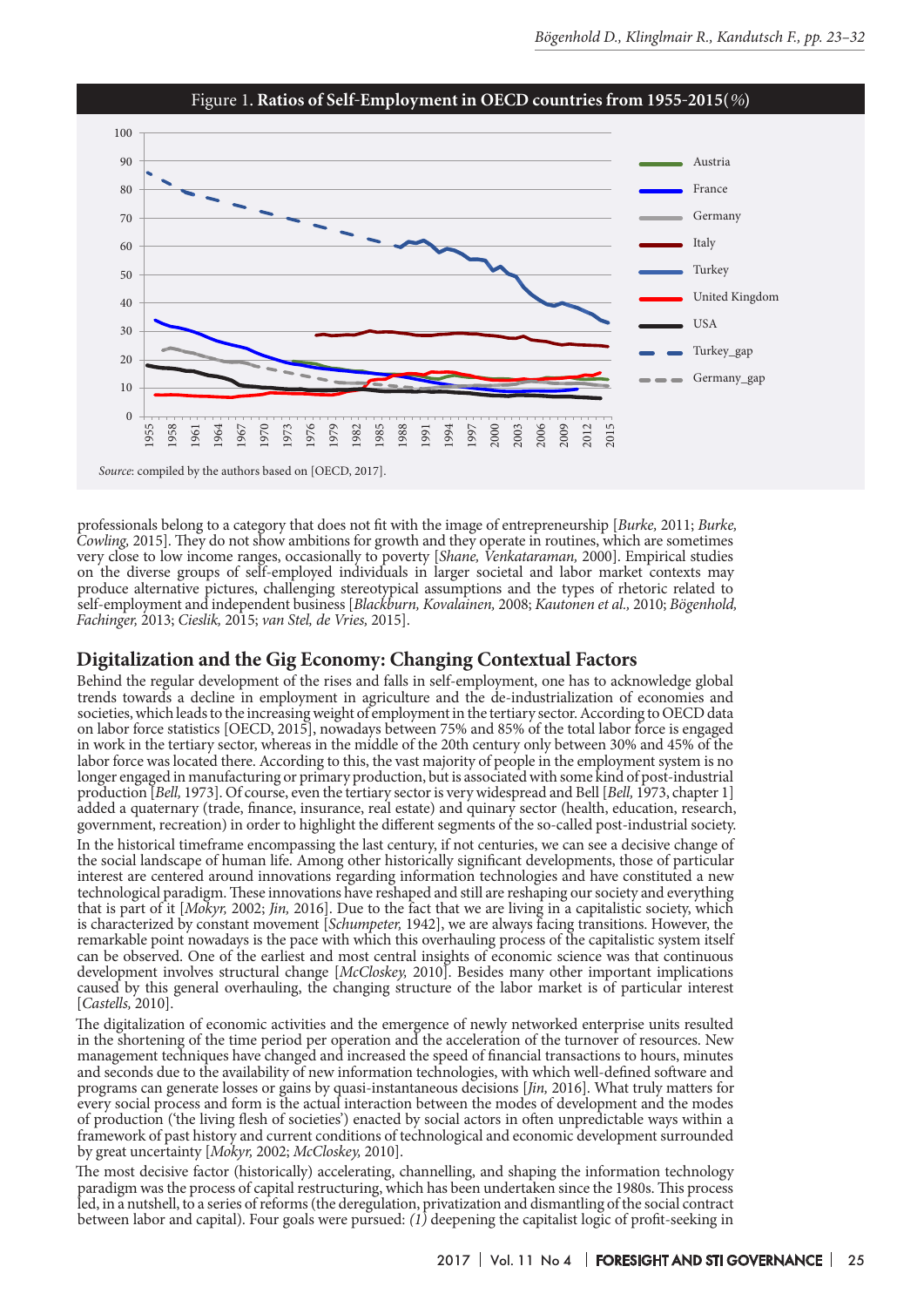capital-labor relationships, *(2)* enhancing the productivity of labor and capital, *(3)* globalizing production, seizing the opportunity of the most advantageous conditions for production, and *(4)* marshalling the state's support for productivity gains and the competitiveness of economies. Without the new information technology, the capitalist restructuring would have been much slower, with much less flexibility [*Castells,* 2010]. When we speak of the 'information society' and the new semantic of a 'gig economy', we have to acknowledge that these societies are capitalist societies and that they always experience some degree of cultural and institutional diversity.

The shift to a tertiary, quaternary, and quinary economy went hand-in-hand with the transformation of the structure of occupations, educational profiles and the division of firms. The fourth logistical revolution brought new competitive factors [*Andersson, Andersson,* 2017] including new communication networks, cognitive skills, creativity in scientific research and R&D, complexity of goods/services, and new forms of education, further education, and work training. Deming [*Deming,* 2015] shows, for the United States, the change of required job skills in the period from 1980 to 2012, when the component of social and mathematical skills had increased in different compositions but did so steadily.

When we discuss the level, quantity, and quality of recent work profiles we must also take into account that new phenomena are appearing due to the new technological opportunities in the gigeconomy, first of all, crowdwork and 'work on demand via apps'. Crowdwork is work that is "executed through online platforms that put in contact an indefinite number of organizations, businesses, and individuals through the internet, potentially allowing for connecting clients and workers on a global basis" … while 'work-on-demand' via apps refers to "jobs related to traditional working activities such as transport, cleaning, and running errands, but also forms of clerical work, are offered and assigned through mobile apps" [*de Stefano,* 2015]. Of course, the last group is not homogeneous and the most relevant distinction can be drawn between apps that match demand and supply of different activities such as cleaning, running errands, home-repairs and other apps that offer more specialized service such as driving, or even some forms of clerical work such as legal services or consultancy [*de Stefano,* 2015, pp. 2–3; *Aloisi,* 2015].

# **Solo-Self-Employment as an Independent Case Study**

Contextualizing the object of investigation [*Welter,* 2011] implies acknowledging that the shift to the service sector in general, and to digitalization in particular, fosters a relative move towards increasingly smaller units of self-employment [*Cieslik,* 2017]. Especially when talking about the organization of firms, many contemporaries forget that the vast majority of firms consist of small and medium-sized units. Additionally, among these, most belong to the category of the smallest firms, where the owner operates as a one-man or one-woman firm, where the owner is synonymous with the firm and vice versa [*Wynn,* 2016]. Furthermore, many freelancers are located in this group, where they are statistically not always counted as firms, but belong to the group of self-employed occupations.

As Table 1 indicates, the share of solo-self-employed people is remarkably high with regard to the total amount of self-employed persons. In this table, only a few member states were picked to show the relevance of the solo-self-employed, but it should be stated here that no country within the EU has a share below the 50% mark, while the average for the European Union is even higher than 70%.

Interpreting new markets as a complex result of occupational changes at the macro level and social mobility within the biographies of individual agents, gives one an idea of how changes serve as sources of newness and innovation. The existence of new and, at least initially, small firms is nurtured above all else by the shift in the economy towards the service sector [*Castells,* 2010]. First of all, new occupations and job profiles are emerging. These are then in turn associated with the emergence of a multiplicity of new selfemployed occupations and job profiles. The significance of growth in professional services for the future of self-employed activity is revealed by a look at the trend in those occupations, which belong primarily to the segments of business services and education, health and culture. Principle changes in society provide a basic foundation for new areas of independent, liberal professions as well as for new firms in the service

| <b>EU</b> country                                           | %     |
|-------------------------------------------------------------|-------|
| EU average                                                  | 71.44 |
| Romania                                                     | 93.45 |
| United Kingdom                                              | 83.40 |
| Lithuania                                                   | 79.33 |
| Czech Republic                                              | 78.95 |
| Netherlands                                                 | 75.32 |
| Italy                                                       | 71.77 |
| Spain                                                       | 70.72 |
| France                                                      | 61.38 |
| Austria                                                     | 59.88 |
| Germany                                                     | 54.75 |
| Source: compiled by the authors based on [Eurostat, 2016a]. |       |

#### Таble 1. **The Share of Solo-Self-Employed Persons in Selected EU Member States**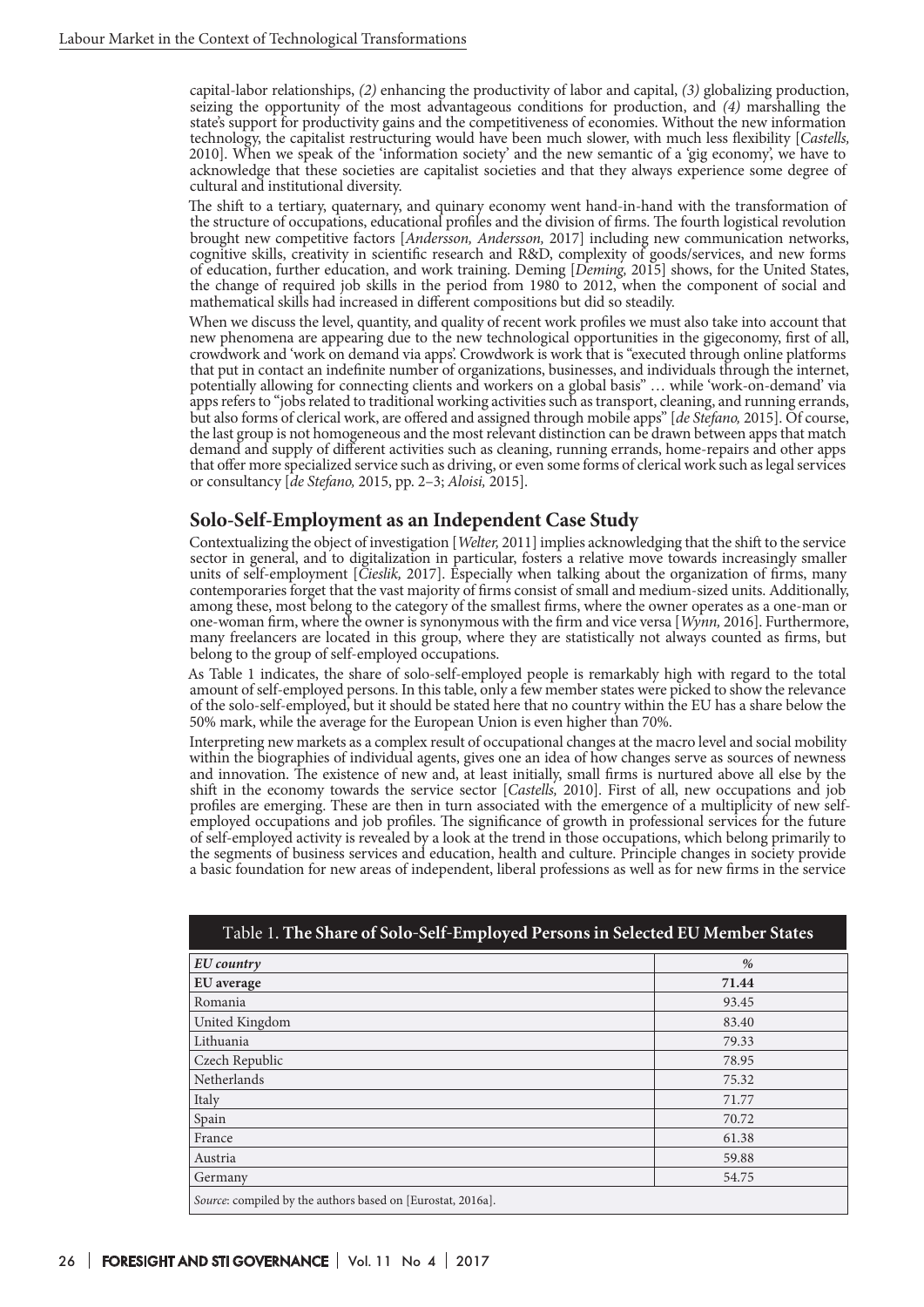sector, especially when the so-called creative industries [*Florida,* 2002; *Flew,* 2012] also became a domain of professional expertise and when trends of globalization and company strategies of outsourcing interact [*Oshri et al.,* 2008; *Bharat,* 2012].

Due to the increased recent trends and related flexibility and uncertainties, people show up in the cloak of self-employment who are sometimes just de facto laborers without social security benefits [*Kalleberg,* 2011]. On the other hand, due to general changes in lifestyles and values, an increasing number of freelancers are emerging, who just want to work on their own without being involved in hierarchies [*Hytti,* 2005], not solely, but often, in the growing IT sector [*Shevchuk, Strebkov,* 2015]. Independent liberal professions are definitely not regarded as 'core entrepreneurs'. Bögenhold et al. [*Bögenhold et al.,* 2014] have shown that even between the various groups of freelancers in Finland, sometimes huge differences in labor market behavior and attitudes exist (for the context in the UK, see [*Burke,* 2011; *Kitching, Smallbone,* 2012]). Some types of small businesspersons and independent professionals belong to a category that does not fit with the traditional image of entrepreneurs as risk-takers and innovators. They do not show ambition for growth and they are sometimes very close to the low income ranges, occasionally even to poverty [*Bögenhold, Fachinger,* 2016]. Empirical studies on diverse groups of self-employed individuals in larger societal and labor market contexts produce alternative pictures that challenge stereotypical assumptions and rhetoric related to entrepreneurship. They highlight the heterogeneity of the occupational category of self-employment.

Findings reveal that the life and work situation of self-employed and liberal professions cannot be interpreted in simple black and white schemes, such as 'close to poverty' and pushed by missing employment opportunities into the sector of work for wages on the one hand versus working without hierarchies and being independent and self-realized on the other. Instead, many different socioeconomic situations can be found 'in between', which are driven by differing social approaches. However, looking at the margins of the economy contributes to challenging some stereotypes about self-employment or entrepreneurship [*Friedman,* 2014]. McKeown [*McKeown,* 2016] has shown that the actors are often not entirely certain about their own classification. Their self-definition oscillates between entrepreneur, self-employed person, consultant, independent professional (I-pro), or simply contractor. It is not always clear, if we have to speak about a professional contractor or an independent professional [*Johal, Anastasi,* 2015]. Self-employment is very often a biographical period and takes the form of being a social process within the course of one's lifetime [*Mayer,* 2009; *Kohli,* 2007].

Being part of a so-called entrepreneurial society [*Audretsch,* 2007] must be furnished sociologically: in doing so, we also have to acknowledge a variety of 'non-standard' forms of self-employment, including part-time self-employment, self-employment just for brief periods, freelancers, and other different sectoral activities (such as, e.g., farmers).

Full-time working freelancers, farmers, micro-entrepreneurs without employees, and 'big' entrepreneurs employing a larger share of wage- or salary-dependent employees are difficult to summarize in one single box. The black and white dichotomy of being dependent or self-employed seems to neglect the multiplicity of inflow and outflow processes, which take place constantly behind the aggregate figure and which are very often related to complex processes of individual attempts to increase one's social status. Therefore, those new forms of self-employment are difficult to define, since parts are pushed out of necessity while others are pulled and a sign of choice; parts belong to the new gig economy, while others work in relatively traditional sectors [McKinsey, 2016]. Last, but not least, we are experiencing the phenomenon that people fall into more than one box, they are self-employed and wage- or salary-dependent employees simultaneously.

When dependent workers and independent actors sometimes have overlapping identities, we may call them hybrid entrepreneurs [*Folta,* 2007; *Folta et al.,* 2010; *Raffiee, Feng,* 2014; *Schulz et al.,* 2016]. While 'die-hard entrepreneurs' [*Burke et al.,* 2008] are those actors, who are primarily portrayed in public discourse and in economic literature, namely those actors who are dynamic, willing to expand and to take risks, hybrid (self-employed) laborers seem to be of a different nature. This empirical study will further discuss those hybrid forms of self-employment. Specifically, following our own previous empirical findings, we will explore whether or not qualification matters when dealing with positive or negative aspects of hybrid selfemployment.

### **Empirical Findings on Hybrid Self-Employment: Does Human Capital Matter?**

In Austria, the category of solo-entrepreneurs accounts for 59.9% of all self-employed according to the Eurostat Database [Eurostat, 2016a, b]. The share of solo-entrepreneurs within total self-employment in the EU-28, by contrast, accounts for 71.5%. Even though Austria is below the EU-28 average, we can see the importance of micro enterprises without employees, which account for far more than the half of all selfemployed people. Moreover, Austrian statistics indicates the significant relevance of enterprises led by one man or woman. The Austrian public census of company units shows that 322,889 firms are led by a solo entrepreneur, representing 61.8% of all firms located in Austria [Statistik Austria, 2015]. A lower level of solo-self-employed is presented by the Austrian Chamber of Commerce ('Wirtschaftskammer Österreich'; WKO). This is caused by the exclusion of a variety of types of freelancers, who do not have to be registered at the chamber. WKO data show the share of one-person-enterprises, compared with the total number of enterprises registered, which amounts to 58.9%. In absolute figures, the WKO counts 290,061 units of solo-self-employed persons in the whole of Austria. Compared with the previous year, the figure of soloself-employed people has risen by 4.2%. If we look at the federal state of Carinthia, which is of interest in our empirical section, 18,097 one-person-enterprises are listed in the register of the Austrian Chamber of Commerce. The share of microenterprises without further employees amounts to 57.3% for Carinthia, which is slightly below the Austrian average. More than 60% of all solo firms have their domains in the business and creative sectors, as well as in the information and consulting sectors. Also, the trade sector, with a share of 48.5%, has a high number of solo firms [Wirtschaftskammer Österreich, 2015].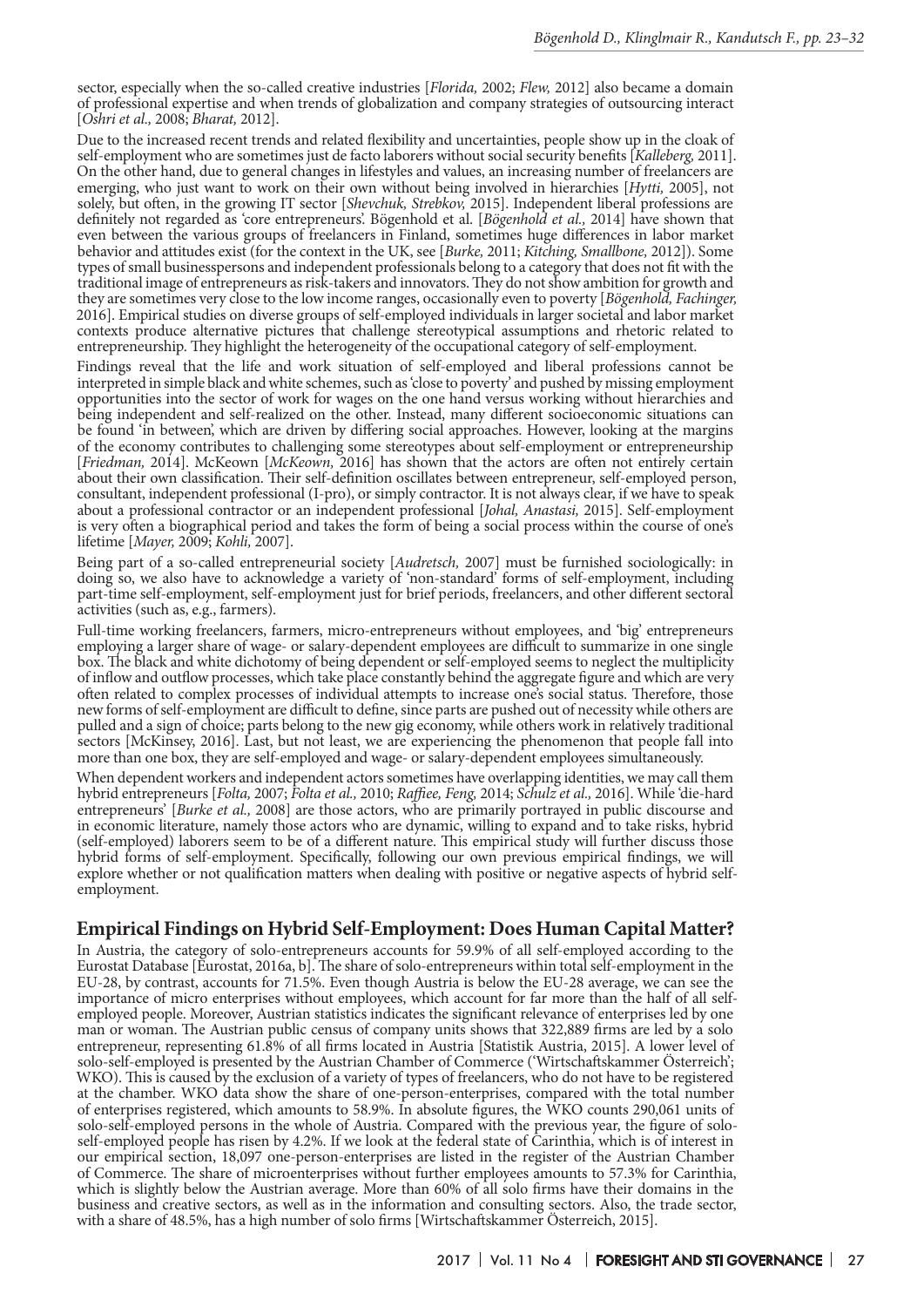After the evaluation of data from official European and Austrian statistics, we can see that one-personenterprises play a very important role in the European and Austrian business sector, since they make up the majority of enterprises. However, there is a lack of information about the group of hybrid-entrepreneurs. The group of hybrids are those firms where the owner is involved in more than one activity. The question we raise is how the education of those hybrid-entrepreneurs accounts for the emerging differences. Are there serious differences within this group, if we look at the educational background and if yes, where do they emerge? In order to answer the questions, a broad online survey was implemented in cooperation with the Carinthian Chamber of Commerce. The survey is based on a questionnaire containing 52 questions in total. The questionnaire was developed and tested in a long process lasting several months. It was finally adapted with the help of LimeSurvey. The questionnaire contains questions about the motives behind selfemployment, client relations, success and satisfaction with self-employment, future prospects of the soloself-employed, and socioeconomic characteristics.

A total of 9,002 one-person enterprises were contacted by the Carinthian Chamber of Commerce in February 2014 and invited to participate in an online survey. The response rate of 7.0% resulted in a sample size of 626 one-person-enterprises, which is representative with respect to the legal form (over 90% of the sample comprised individual entrepreneurs), age (mean age in the sample and in the total population: 47 years), and gender, with males being slightly overrepresented in the sample compared with the total population. Several findings of the study are published in more detail elsewhere [*Bögenhold, Klinglmair,* 2014, 2015a, 2015b, 2016a, 2016b, 2016c; *Klinglmair,* Bögenhold, 2014].

The complex interaction between technological development, globalization and socio-demographic change has accelerated the structural change of the economy resulting in a changing working environment and new forms of employment. Concerning the field of self-employment, in many countries an emerging trend can be observed towards one-person enterprises, which, for example, already represent more than 50% of all Austrian companies as described above. One clearly has to keep in mind that these microenterprises are by far not homogeneous in a variety of aspects like motives for self-employment [*Bögenhold, Klinglmair,* 2015a, 2015b] or by gender on the one hand, and by the extent of additional economic activities [*Bögenhold, Klinglmair,* 2016a, 2016b, 2016c] on the other. For instance, we found evidence that one-person entrepreneurs are mainly driven by motives such as self-realization or working without hierarchies [*Bögenhold, Klinglmair,* 2015a]. However, there is also a large group of self-employed (25.2%) that has been crowded out of the (dependent) labor market. These one-person entrepreneurs decided to start their business due to labor market reasons and are therefore driven by economic reasons; thus, self-employment primarily represents an alternative to unemployment. Moreover, this economically driven group of one-person enterprises is relatively dissatisfied with their professional situation, is less optimistic regarding their entrepreneurial future, and generates lower incomes [*Bögenhold, Klinglmair,* 2015a, p. 107]. Blurred boundaries between dependent work and self-employment exist. These boundaries are fluid and dynamic in their nature and do not fit with the idea of a clean division that separates the sphere of dependent work neatly from that of independent work. These overlapping phenomena, when people combine both categories and dependent workers as well as independent actors, have overlapping identities [*Bögenhold, Klinglmair,* 2016a, 2016b, 2016c] and are very often neglected in the research and are addressed in this paper.

In the collected (and described) data sample, beside 398 one-person enterprises (63.6%) that are solely selfemployed and perform no additional activities, another 18.5% (or 116 one-person enterprises) that have an additional dependent employment beside their business have been identified; this group can be described as 'hybrid' entrepreneurs. We investigated whether this additional dependent employment represents a necessity-driven secondary job to survive economically, or whether the one-person enterprise, namely the self-employment activity, represents only a secondary source of income [Bögenhold, Klinglmair, 2016a]. Based on five indicators (e.g., monthly net income from dependent employment; for details see [Bögenhold, Klinglmair, 2016a, p. 133]) we identified that more than half of the hybrid one-person enterprises (53.3%) only operate as a sideline business; self-employment activity indeed represents only a secondary source of income [*Bögenhold, Klinglmair,* 2016a, p. 136]. Moreover, hybrid self-employment significantly differs from non-hybrid 'regular' entrepreneurs with respect to socio-demographic characteristics as well as professional and company-specific factors [*Bögenhold, Klinglmair,* 2016c]. For example, the group of regular entrepreneurs primarily works at their own office compared to hybrid forms of entrepreneurship, which are operated as a sideline business mainly at home. In addition, hybrid entrepreneurs significantly focus more often on regional customers and markets. Furthermore, hybrid entrepreneurs are significantly younger (43.6 vs. 48.0 years on average), their businesses exist for shorter periods of time than regular oneperson enterprises (6.9 vs. 9.5 years on average) and they have lower annual turnover, and, respectively, a lower monthly income from self-employment due to the fact that they spend less working time on their business and conversely earn more from the (primarily full-time) dependent employment; for more details see [*Bögenhold, Klinglmair,* 2016c, pp. 8–10]).

Using a logistic regression model, we additionally investigated several factors that determine the probability of the occurrence of hybrid entrepreneurship [*Bögenhold, Klinglmair,* 2016b]. Beside age, the situation in which the one-person enterprise was founded, the duration of the enterprise, as well as the motives for being self-employed, two important determinants were identified. First, the family background does not play a significant role for explaining hybrid self-employment. The presence of a working partner did not turn out to be a statistically significant influencing factor. This result may be caused by the fact that the additional dependent employment is in most cases not necessity-driven [*Bögenhold, Klinglmair,* 2016b, p. 15]. Second, one-person enterprises where the person has a tertiary education are more likely to be additionally (dependently) employed compared to their less educated counterparts. This result may also be motivated by the preferable situation of academics on the (regular) labor market. In figures, one-person enterprises with a tertiary education are, all else being equal, about twice as likely to be employed alongside their business activities than less educated hybrid entrepreneurs [*Bögenhold, Klinglmair,* 2016b, p. 16].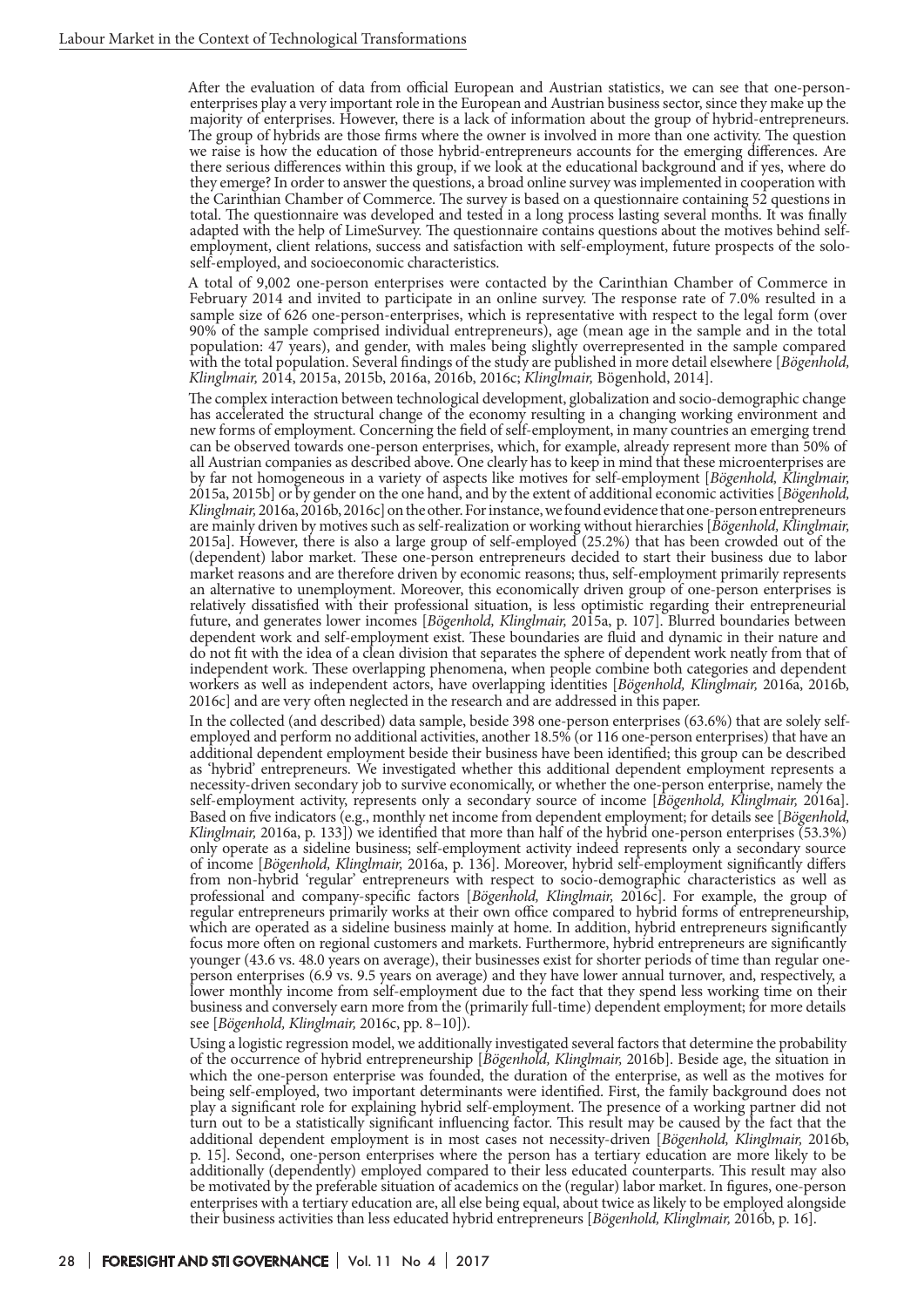

This can, on the other hand, also be reflected by the fact that hybrid one-person enterprises are significantly better educated in the collected data sample, as more than one-third (36.2%, 42 persons) has completed a tertiary education, while this applies to only 24.7% (126 persons) of the non-hybrid entrepreneurs. Conversely, the share of solo-entrepreneurs with an educational level below high school is significantly lower within the group of the hybrid self-employed (38.8% or 45 persons vs. 49.6% or 253 persons).<sup>1</sup> In summary, we can conclude the following: *(1)* a large share of one-person enterprises in Carinthia are forms of hybrid entrepreneurs that operate their business as sideline business and *(2)* these hybrid forms differ enormously from regular entrepreneurs that represent their self-employment as their main business. What remains open is whether hybrid entrepreneurs can be treated as a homogenous group or if they also differ by selected characteristics, where we especially focus on the educational level in the sense of 'whether human capital matters'. Are there differences in the amount of the self-employed and/or dependent sources of incomes by educational level and do more highly educated groups achieve higher individual returns on education? What about satisfaction with one's professional career? Can the hybrid solo-self-employed be divided into two groups, namely opportunity-driven and necessity-driven entrepreneurs based on their human capital? These and more questions will be addressed in the following empirical analysis of our data sample.

With respect to the **monthly net income from additional dependent employment** it can be shown that more highly educated hybrid entrepreneurs (tertiary education level) receive 'returns on education' on the dependent labor market as expected by the human capital theory: the higher the educational level, the higher the dependent income (see Figure 2); this effect is statistically significant based on a contingency table analysis (*Pearson-χ2=*10.15*; p=*0.038).2 In detail, a share of 57.1% of hybrid entrepreneurs with tertiary education has a monthly net income above €1,600; in contrast, only about one-eighth (11.9%) realizes a dependent net income below €800. For solo-self-employed persons with educational levels below high school the opposite results can be obtained: a share of only 26.7% ranges in the highest income category, while more than one fourth earns less than  $\epsilon$ 800 per month; the majority (46.7%) earns between  $\epsilon$ 800 and €1,600 a month. A similar relationship is observed for medium qualified solo-self-employed (with a high school degree): a share of only 10.3% earns a monthly net income below €800; the remaining 89.7% are allocated equally in the two higher income categories.

Before the analysis is expanded additionally to the relationship between **monthly net-income from selfemployment** and the acquired human capital, two facts concerning the general low income levels of the hybrid solo-self-employed compared to non-hybrid entrepreneurs (€608 monthly net income on average vs. €1,347 for non-hybrid entrepreneurs) should be considered. *First,* hybrid entrepreneurs mainly operate their business as a sideline business, as already described by [*Bögenhold, Klinglmair,* 2016a, p. 136]); self-employment activity therefore often only represents an additional source of income. *Second,* the professional fields in which the respondents operate their business generally do not represent the vocational background of the particular entrepreneur as the Kruskal-Wallis Test, an extension of the Mann-Whitney-U Test for more than two groups, shows (*χ2(2)=*8.89*; p=*0.012). Learned skills based on the formal educational background and/or professional experience, respectively, tenure for dependent employment cannot be individually assigned to self-employment activities.

Moreover, a similar effect between self-employment salaries and the educational level, as has been identified for dependent income, cannot be directly observed. For this purpose, the monthly net income was aggregated into two categories; income category 1 with salaries below €1,000 per month and category 2 with income levels above €1,000. While hybrid entrepreneurs with a high school degree are located between the two categories as expected, it can be shown that more qualified hybrid entrepreneurs (tertiary education) are slightly overrepresented in category 2 compared to those solo-self-employed without a secondary education. However, these differences are too small and statistically insignificant. The income from selfemployment is therefore independent from the educational level in the collected data sample based on

<sup>1</sup> The share of persons with a high school degree amounts to 25.0% (29 persons) among hybrid entrepre-neurs and 25.7% (131 persons) for non-hybrid self-employed, respectively.

<sup>&</sup>lt;sup>2</sup> This result is independent from weekly working hours based on a contingency table analysis; there are no statistically significant differences in working hours by educational level (*Pearson-* $\chi$ *2*=6.83; p=0.337), hig higher weekly working hours.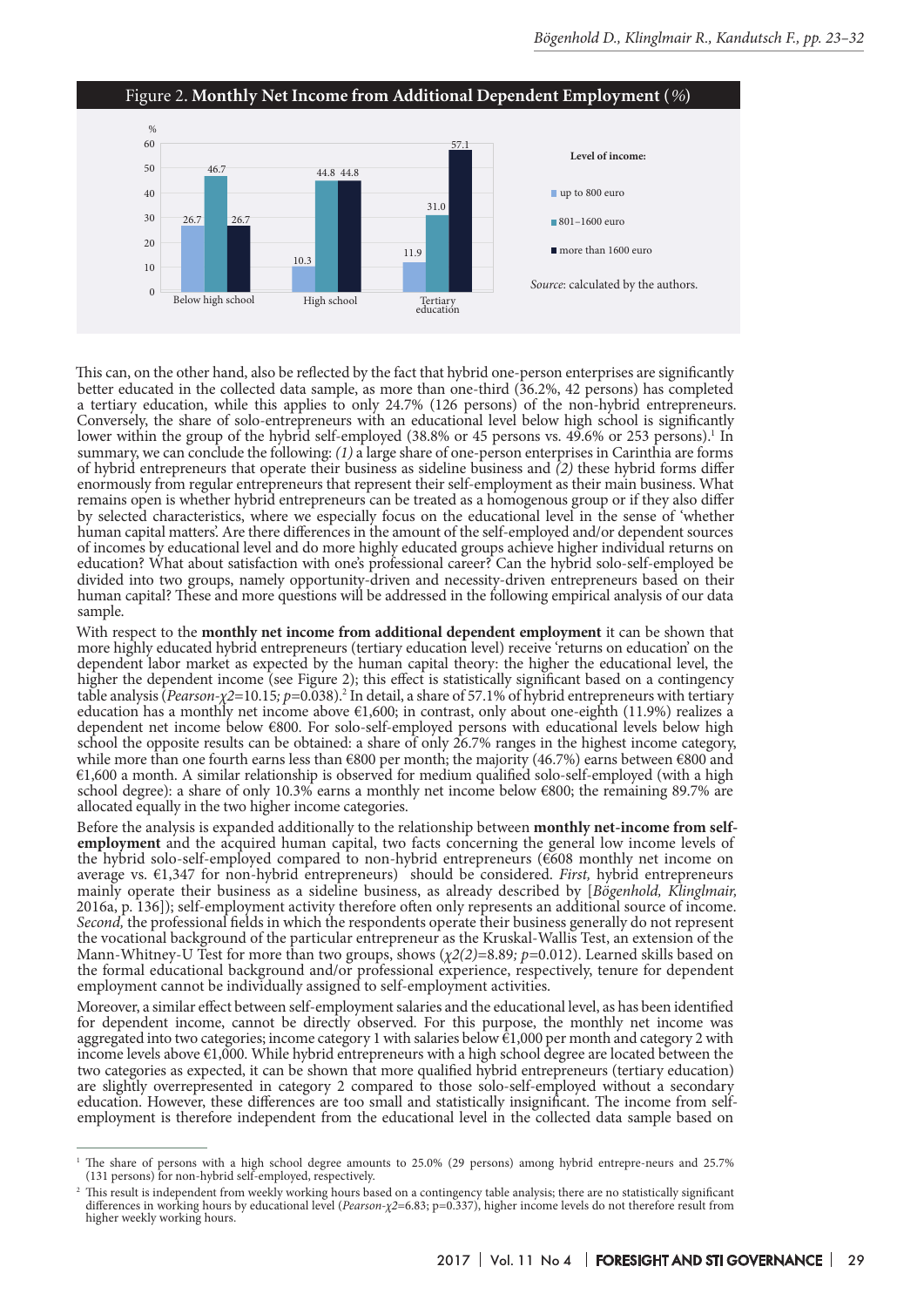a contingency table analysis (*Pearson-χ2=*3.46*; p=*0.177). Nevertheless, what immediately stands out is that although no significant education-dependent differences in salaries can be identified **weekly working hours** differ by educational background on a 10%-significance-level (*Pearson-χ2=*20.83*; p=*0.053). While entrepreneurs with tertiary education are overrepresented in the categories with low(er) working hours (less than 30 hours/weekly), this group is underrepresented in the category with more than 60 hours per week. These findings contradict those for hybrid entrepreneurs with an education level below high school; for instance, this group is overrepresented in the category with 60 hours and above. Hence, if we consider selfemployment income per hour (instead of monthly salary) the relationship between income and educational achievement can be at least observed indirectly for self-employment sources of income as well.

Furthermore, concerning the **distribution between industrial sectors** of one-person enterprises it was found that differences with respect to sectors between hybrid and non-hybrid solo-self-employed are not statistically significant [*Bögenhold, Klinglmair,* 2016c, p. 851]. Conversely, if we consider only hybrid soloself-employed and differentiate the business sectors where the hybrid entrepreneurs operate by educational status, significant results based on a contingency table analysis arise. Solo-self-employed with a tertiary education (as well as the group of hybrids with a high school degree) operate in a significantly higher number in prosperous branches such as the manufacturing sector or the information and communications (ICT) branch, while the opposite is true for persons with educational levels below high school. The group of the lowest qualified solo-self-employed perform their businesses to a comparatively higher extent in the trade or tourism sectors and are, conversely, underrepresented in the manufacturing and ICT sectors (*Pearson-χ2=*26.06*; p=*0.011).

Focusing further on the **regional distribution** of enterprises the data show that medium and high qualified solo-self-employed operate their business primarily in the Carinthian central area (Klagenfurt-Villach), while entrepreneurs without a high school education do their business to a higher extent in Carinthia's rural regions; these differences are significant at a 10%-significance level based on a contingency table analysis (*Pearson-χ2*=28.21*; p=*0.059). Additionally, significant differences concerning the **main workplace** — again at a 10%-significance-level — arise by qualification status (*Pearson-χ2=*13.99; *p=*0.082). While, for example, 82.2% of solo-self-employed firms without a high school degree operate their businesses at home ('home office') or directly at the customers' premises, this is true for a comparatively lower share, 69.0%, of hybrid entrepreneurs with a tertiary education. In contrast, the lowest qualified group is underrepresented in the category 'one's own office' or 'co-working spaces (13.3% with a lower education vs. 23.8% of the highly qualified solo-self-employed). For the lowest qualified solo-firms with significantly lower dependent income levels and lower entrepreneurial salaries, operating one's own office or co-working space seems to be unprofitable. Combined with the fact that this group performs their business in rural regions, long(er) distances directly to the customers and thus (transport) costs rise for this already disadvantaged group. Nonetheless, the identified lower (dependent as well as self-employed) incomes and the higher amount of weekly working hours for the more lowly qualified compared to medium and highly qualified solo-selfemployed entrepreneurs have no significant influence on **job satisfaction** or the **satisfaction with one's 'work-life balance'** based on two separate Kruskal-Wallis Tests (*χ2(2)=*0.15*; p=*0.928 for job satisfaction and *χ2(2)=*1.02*; p=*0.600 for satisfaction with one's work-life balance).

With respect to the empirical findings above, it can be concluded that there are two major groups within the examined hybrid solo-self-employed. On the one hand, we have those (highly qualified) actors who pursue an additional job because they see an opportunity to maximize their income, on the other hand there are actors who have to pursue an additional job to compensate for the lower income they receive from their dependent employment arrangement ('necessity-driven'). In other words, we can summarize that we find opportunity-driven entrepreneurs as well as necessity-driven entrepreneurs within the specific group of hybrid solo firms. Although the hybrid solo-self-employed belong to either the first or the latter category, no difference with respect to their job satisfaction can be found. This reflects that fact that necessity-driven entrepreneurs know, at the end of the day, that they have to engage in an additional profession beside their low paid dependent employment to make ends meet, but they accept these circumstances. Similar studies (and results) on the educational background differentiating between opportunity-driven and necessitydriven self-employment have already been conducted (e.g., [*Baptista et al.,* 2013]), but there is much room for further research, in particular with a focus on the hybrid solo-self-employed.

### **Conclusions and Outlook**

As the 'rules of the game' [*Baumol,* 1990] change, we have to pay attention to the changing character of selfemployment. Different countries have different specific institutional *settings*, making it almost impossible to generalize self-employment. Contextual views are necessary to grasp the diversity in self-employment, therefore an acknowledgement of the historical, temporal, institutional, and social contexts is unavoidable [*Welter,* 2011]. The implication is that we have to respect the different forms of self-employment when talking abstractly about the category of self-employment on the labor market, too diverse are the social, economic and cultural conditions and related biographies. Among the heterogeneity of actors under the umbrella of self-employment the empirical focus of this paper concentrated on the *one-(wo)man firms,* which are, in other words, self-employed people without further employees. Here, more specifically, we asked about those solo-self-employed who have further sources of income as dependent laborers. This group is most commonly called *hybrid self-employment.*

Hybrid self-employed actors are difficult to locate exactly between the boundaries of the employee and the self-employed. The two forms of hybrid self-employed are classified as: *(1)* self-employed having an additional dependent employment relationship to maximize their income and vice versa *(2)* people having a dependent employment relationship who pursue a form of self-employment to ensure additional income [*Bögenhold, Klinglmair,* 2016c].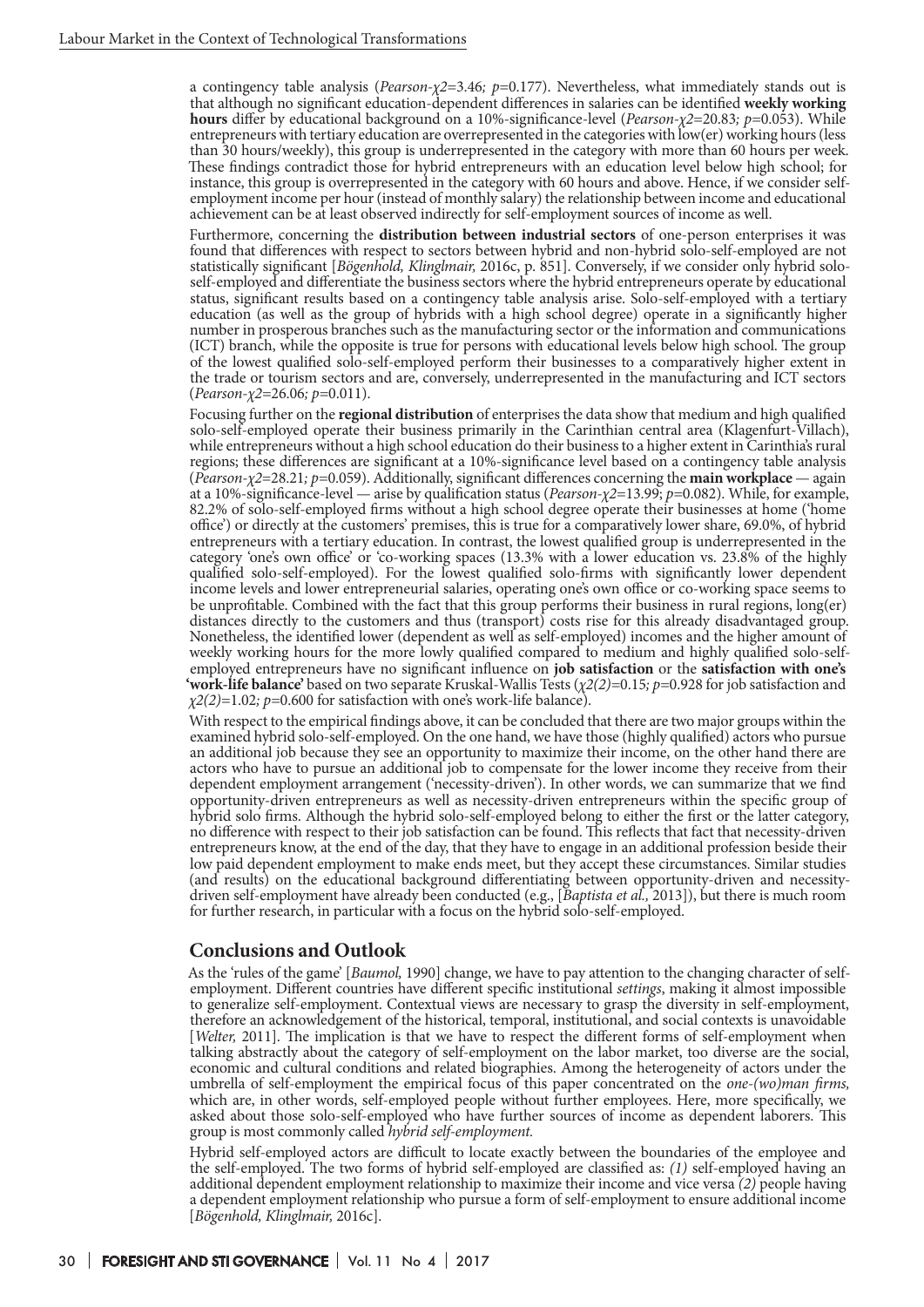Our findings suggest that analyzing the categories of hybrid entrepreneurs shows strong differences according to their human capital. The higher the amount of human capital the higher is, on average, their income, especially income as employees. On the other hand, the lower the level of human capital, the more likely economic actors are just working part-time. Comparing the income of people with low and high human capital through self-employment shows first hand that there are no clear differences regarding education, but those with better education work shorter hours, thus they can realize a greater return on human capital. Neither segments differ regarding work satisfaction and intentions to grow.

We have to rethink the oft used dichotomous perspective when we look at self-employment. 'Black' and 'white' considerations are not sufficient to capture the richness of the actors under the self-employed banner and their specific forms of 'happiness' [*Meager,* 2015]. In a discussion full of synonyms, some of the affected persons do not even know to which category they belong [*McKeown,* 2015]. Probably one of the most promising tasks in research is the need to deliver generalizable theoretical contributions that differ from those established or are even in conflict with them [*Di Gregorio,* 2004]. The great heterogeneity and the very modest amount of 'classic' self-employed persons constitute a difficult challenge for research [*Davidsson et al.,* 2010].

#### **References**

- Acs Z., Audretsch D., Evans D. (1992) *The Determinants of Variations in Self-Employment Rates Across Countries and Over Time* (Discussion paper FS IV 92–3), Berlin: Wissenschaftszentrum Berlin für Sozialforschung.
- Aloisi A. (2015) *The Rising of On-Demand Work: A Case Study Research on a Set of Online Platforms and Apps*. Paper presented at the IV Regulating for Decent Work Conference, ILO, Geneva, 8-10 July 2015.
- Andersson D.E., Andersson Å.E. (2017) *Time, Space, and Capital*, Cheltenham: Edward Elgar.
- Arum R., Müller W. (eds.) (2004) *The Return of Self-Employment*, Princeton: Princeton University Press.
- Audretsch D. (2007) *The entrepreneurial society*, Oxford: Oxford University Press.

Baptista R., Karaöz M., Medoncs J. (2013) The impact of human capital on the early success of necessity versus opportunity-based entrepreneurs. *Small Business Economics*, vol. 42, no 4, pp. 831–847.

Baumol W.J. (1990) Entrepreneurship: Productive, Unproductive and Destructive. *Journal of Political Economy*, vol. 98, no 5, pp. 893–921.

Bell D. (1973) *The Coming of Post-Industrial Society*. *A Venture in Social Forecasting*, New York: Basic Books.

Bharat V. (2012) *Strategic Outsourcing. The Alchemy to Business Transformation in a Globally Converged World*, Heidelberg; New York; Dordrecht; London: Springer.

- Blackburn R., Kovalainen A. (2008) Researching small firms and entrepreneurship: Past, present and future. *International Journal of Management Review,* vol. 11, no 2, pp. 127–148.
- Bögenhold D., Fachinger U. (2013) Blurred Boundaries of Journalism: Multiple Employment in the Media Industry and the Hybridity of Occupational Work. *International Journal of Arts and Commerce,* vol. 2, no 10, pp. 171–183.
- Bögenhold D., Fachinger U. (2016) *Selbständige Erwerbsarbeit: Betrachtungen aus verschiedenen Perspektiven,*  Wiesbaden: VS Verlag.
- Bögenhold D., Heinonen J., Akola E. (2014) Entrepreneurship and independent professionals: Social and economic logics. *International Advances in Economic Research*, vol. 20, no 3, pp. 295–310.
- Bögenhold D., Klinglmair A. (2014) Motive für die Tätigkeit als Ein-Personen-Unternehmen in Kärnten Ergebnisse einer empirischen Untersuchung. *Wirtschaftspolitische Blätter – Sonderaus-gabe,* S/14, pp. 137–158. Available at: http://bit.ly/2wtWMwG, accessed 15.06.2017.
- Bögenhold D., Klinglmair A. (2015a) Micro-Entrepreneurship: Tendency towards Precarious Work? Empirical Findings for Austria. *Athens Journal of Business and Economics,* vol. 1, no 2, pp. 107–122.
- Bögenhold D., Klinglmair A. (2015b) Female solo-self-employment. Features of gendered entrepreneurship. *International Review of Entrepreneurship,* vol. 13, no 1, pp. 47–58.
- Bögenhold D., Klinglmair A. (2016a) Entrepreneurship and Hybrid Self-employment. *Contemporary Entrepreneurship – Multidisciplinary Perspectives on Innovation and Growth* (eds. D. Bögenhold, J. Bonnet, M. Dejardin, Pérez de Lema D.G.), Heidelberg; New York; Dordrecht; London: Springer, pp. 127–140.
- Bögenhold D., Klinglmair A. (2016b) One-person enterprises and the phenomenon of hybrid self-employment: Evidence from an empirical study. *Empirica,* vol. 44, no 2, pp. 383–404.
- Bögenhold D., Klinglmair A. (2016c) Independent work, modern organizations and entrepreneurial labor: Diversity and hybridity of freelancers and self-employment. *Journal of Management & Organization,* vol. 22, no 6, pp. 843–858.
- Bögenhold D., Staber U. (1991) The Decline and Rise of Self-Employment. *Work, Employment and Society*, vol. 5, no 2, pp. 223–239.
- Burke A., Fitzroy F., Nolan M. (2008) What makes a Die-Hard Entrepreneur? Trying, or Persisting in Self-employment. *Small Business Economics*, vol. 31, pp. 93–115. DOI 10.1007/s11187-007-9086-6.

Burke A. (2011) *The Role of Freelancers in the 21st century British Economy*, London: PCG.

- Burke A., Cowling M. (2015) The Use and Value of Freelancers: The Perspective of Managers. *The Use and Value of Freelancers: The Perspective of Managers* (ed. A. Burke), Dublin: Senate Hall Publishing, pp. 1–14.
- Castells M. (2010) *The Information Age. Economy, Society, and Culture*, vol. I: *The Rise of the Network Society*, Oxford: Wiley-Blackwell.
- Cieslik J. (2015) Capturing Statistically the "Intermediate Zone" Between the Employee and Employer Firm Owner. *The Use and Value of Freelancers: The Perspective of Managers* (ed. A. Burke), Dublin: Senate Hall Publishing, pp. 29–38.
- Cieslik J. (2017) *Entrepreneurship in Emerging Economies. Enhancing its Contribution to Socio-Economic Development*, Heidelberg; New York; Dordrecht; London: Springer.
- Davidsson P., Achtenhagen L., Naldi L. (2010) Small firm growth. *Foundations and Trends in Entrepreneurship*, vol. 6, no 2, pp. 69–166.
- de Stefano V. (2015) *The rise of the "just-in-time workforce": On-demand work, crowdwork and labour protection in the "gig-economy"*, Geneva: International Labour Office.
- Deming D.J. (2015) *The Growing Importance of Social Skills in the Labor Market* (NBER Working Paper 21473), Cambridge, MA: National Bureau of Economic Research.